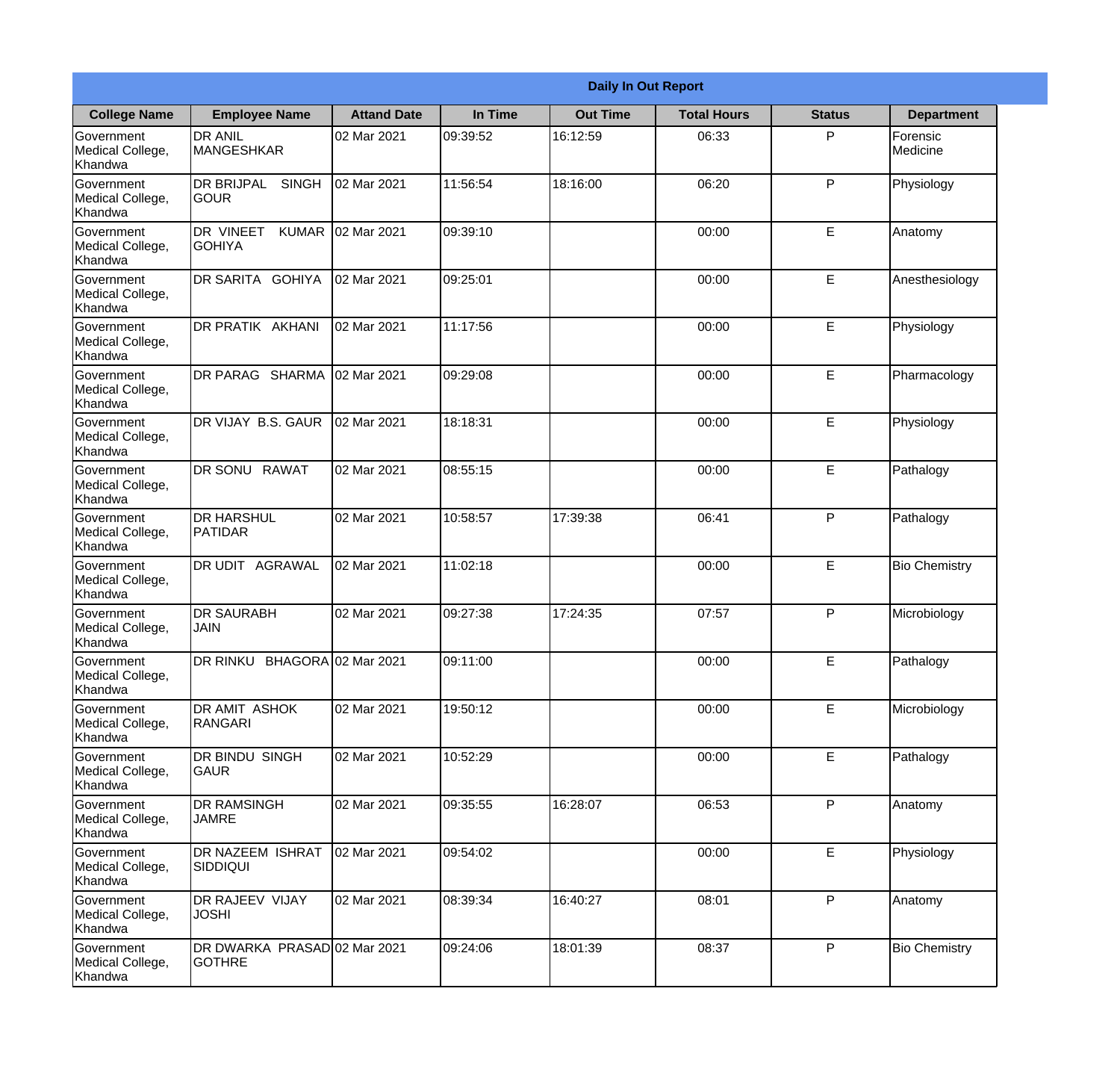| <b>Designation</b>                  | <b>Category</b> |
|-------------------------------------|-----------------|
| Assistant Professor   Para Clinical |                 |
| Demonstrator/Tutor   Non Clinical   |                 |
| Professor                           | Non Clinical    |
| Professor                           | Clinical        |
| <b>Assistant Professor</b>          | Non Clinical    |
| Professor                           | Para Clinical   |
| Associate Professor Non Clinical    |                 |
| Demonstrator/Tutor   Para Clinical  |                 |
| Assistant Professor   Para Clinical |                 |
| Associate Professor Non Clinical    |                 |
| Associate Professor   Para Clinical |                 |
| Assistant Professor   Para Clinical |                 |
| Professor                           | Para Clinical   |
| Associate Professor Para Clinical   |                 |
| Demonstrator/Tutor   Non Clinical   |                 |
| Professor                           | Non Clinical    |
| <b>Assistant Professor</b>          | Non Clinical    |
| Demonstrator/Tutor   Non Clinical   |                 |

## **Daily In Out Report**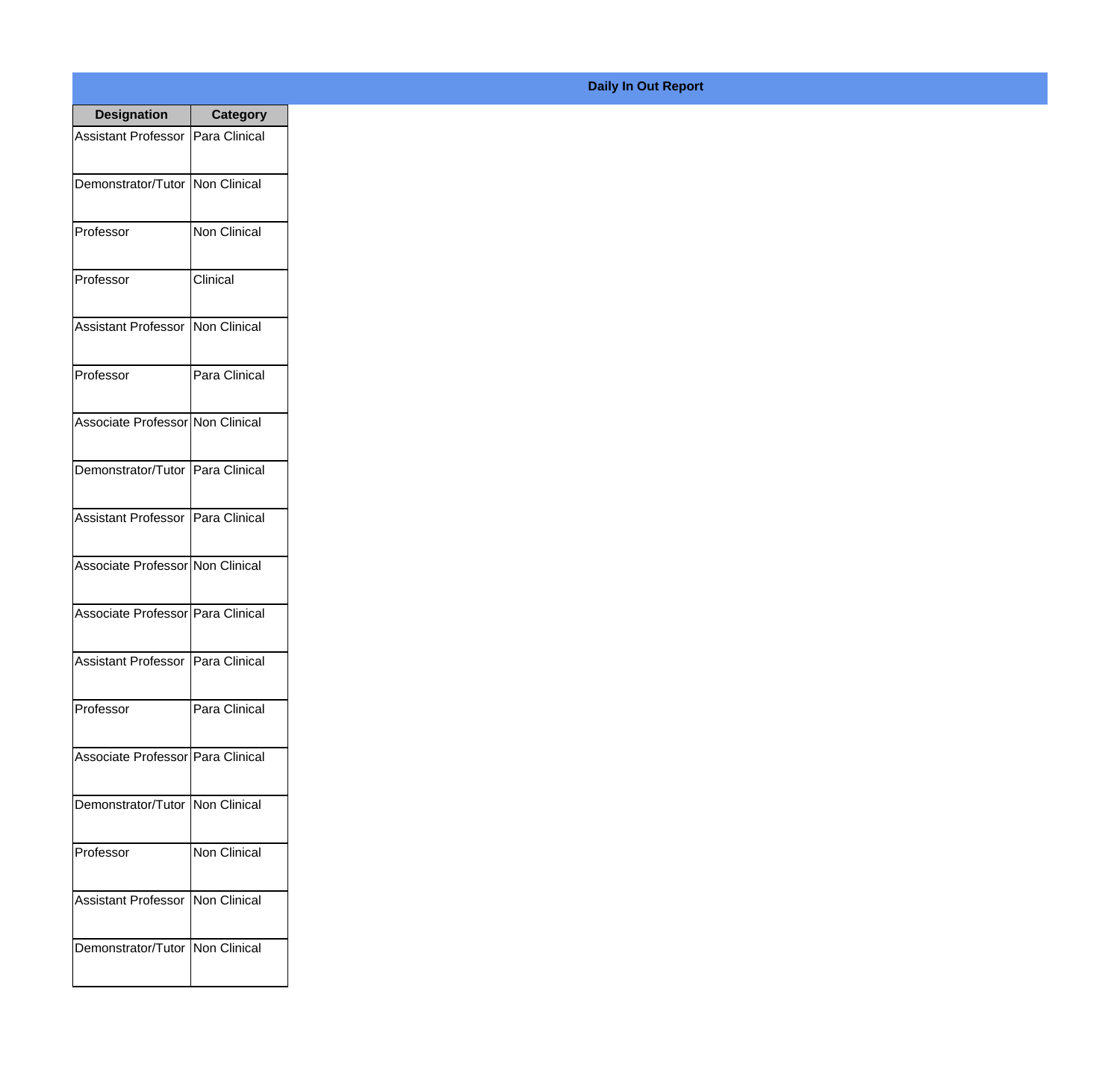|                                                  |                                                       |             | <b>Daily In Out Report</b> |          |       |             |                                           |
|--------------------------------------------------|-------------------------------------------------------|-------------|----------------------------|----------|-------|-------------|-------------------------------------------|
| Government<br>Medical College,<br>Khandwa        | <b>DR SOUMITRA</b><br><b>SETHIA</b>                   | 02 Mar 2021 | 08:29:24                   |          | 00:00 | E           | Community<br>Medicine                     |
| Government<br>Medical College,<br>Khandwa        | <b>DR SOURYAKANT</b><br>VARANDANI                     | 02 Mar 2021 | 08:32:18                   | 15:50:36 | 07:18 | P           | Community<br>Medicine                     |
| <b>Government</b><br>Medical College,<br>Khandwa | DR LEENA PARIHAR                                      | 02 Mar 2021 | 09:03:29                   | 17:06:19 | 08:03 | P           | Community<br>Medicine                     |
| <b>Government</b><br>Medical College,<br>Khandwa | <b>MR PIYUSH KUMAR</b><br><b>MISHRA</b>               | 02 Mar 2021 | 08:45:13                   | 17:55:08 | 09:10 | P           | Community<br>Medicine                     |
| Government<br>Medical College,<br>Khandwa        | DR PRAMILA VERMA 02 Mar 2021                          |             | 11:56:36                   | 16:41:22 | 04:45 | P           | Paediatrics                               |
| Government<br>Medical College,<br><b>Khandwa</b> | <b>DR DURGESH</b><br>SONARE                           | 02 Mar 2021 | 10:13:07                   |          | 00:00 | E           | Dermatology, Ven<br>ereology &<br>Leprosy |
| <b>Government</b><br>Medical College,<br>Khandwa | DR MANOJ BALKE                                        | 02 Mar 2021 | 09:38:13                   | 18:56:57 | 09:18 | P           | Ophthalmology                             |
| Government<br>Medical College,<br>Khandwa        | <b>DR GARIMA</b><br><b>AGRAWAL VARSHNEY</b>           | 02 Mar 2021 | 11:52:08                   |          | 00:00 | E           | Paediatrics                               |
| Government<br>Medical College,<br>Khandwa        | <b>DR SIDDHARTH</b><br><b>BANODE</b>                  | 02 Mar 2021 | 09:02:35                   | 16:13:07 | 07:11 | P           | Pharmacology                              |
| <b>Government</b><br>Medical College,<br>Khandwa | <b>DR PRIYA KAPOOR</b><br>KAPOOR                      | 02 Mar 2021 | 09:01:33                   | 16:15:12 | 07:14 | P           | Pathalogy                                 |
| <b>Government</b><br>Medical College,<br>Khandwa | <b>DR RAJENDRA</b><br><b>SINGH MANDLOI</b>            | 02 Mar 2021 | 13:34:55                   | 18:15:54 | 04:41 | P           | <b>Bio Chemistry</b>                      |
| Government<br>Medical College,<br>Khandwa        | <b>DR SEEMA</b><br><b>SUDHAKARRAO</b><br><b>SUTAY</b> | 02 Mar 2021 | 09:37:54                   |          | 00:00 | E           | Forensic<br>Medicine                      |
| Government<br>Medical College,<br>Khandwa        | <b>DR AJAY</b><br>NARWARIYA                           | 02 Mar 2021 | 08:56:04                   |          | 00:00 | E           | Microbiology                              |
| Government<br>Medical College,<br>Khandwa        | <b>DR NISHA</b><br><b>KAITHWAS</b>                    | 02 Mar 2021 | 10:37:40                   | 13:30:14 | 02:53 | P           | Psychiatry                                |
| Government<br>Medical College,<br>Khandwa        | <b>DR NISHA</b><br><b>KAITHWAS</b>                    | 02 Mar 2021 | 19:55:36                   |          | 02:53 | P           | Psychiatry                                |
| Government<br>Medical College,<br>Khandwa        | <b>DR RAJU</b>                                        | 02 Mar 2021 | 08:51:01                   | 18:31:29 | 09:40 | P           | Forensic<br>Medicine                      |
| Government<br>Medical College,<br>Khandwa        | <b>DR MAHENDRA</b><br>PANWAR                          | 02 Mar 2021 | 09:41:55                   |          | 00:00 | $\mathsf E$ | Orthopaedics                              |
| Government<br>Medical College,<br>Khandwa        | <b>DR SITARAM</b><br><b>SOLANKI</b>                   | 02 Mar 2021 | 09:45:17                   |          | 00:00 | E           | Forensic<br>Medicine                      |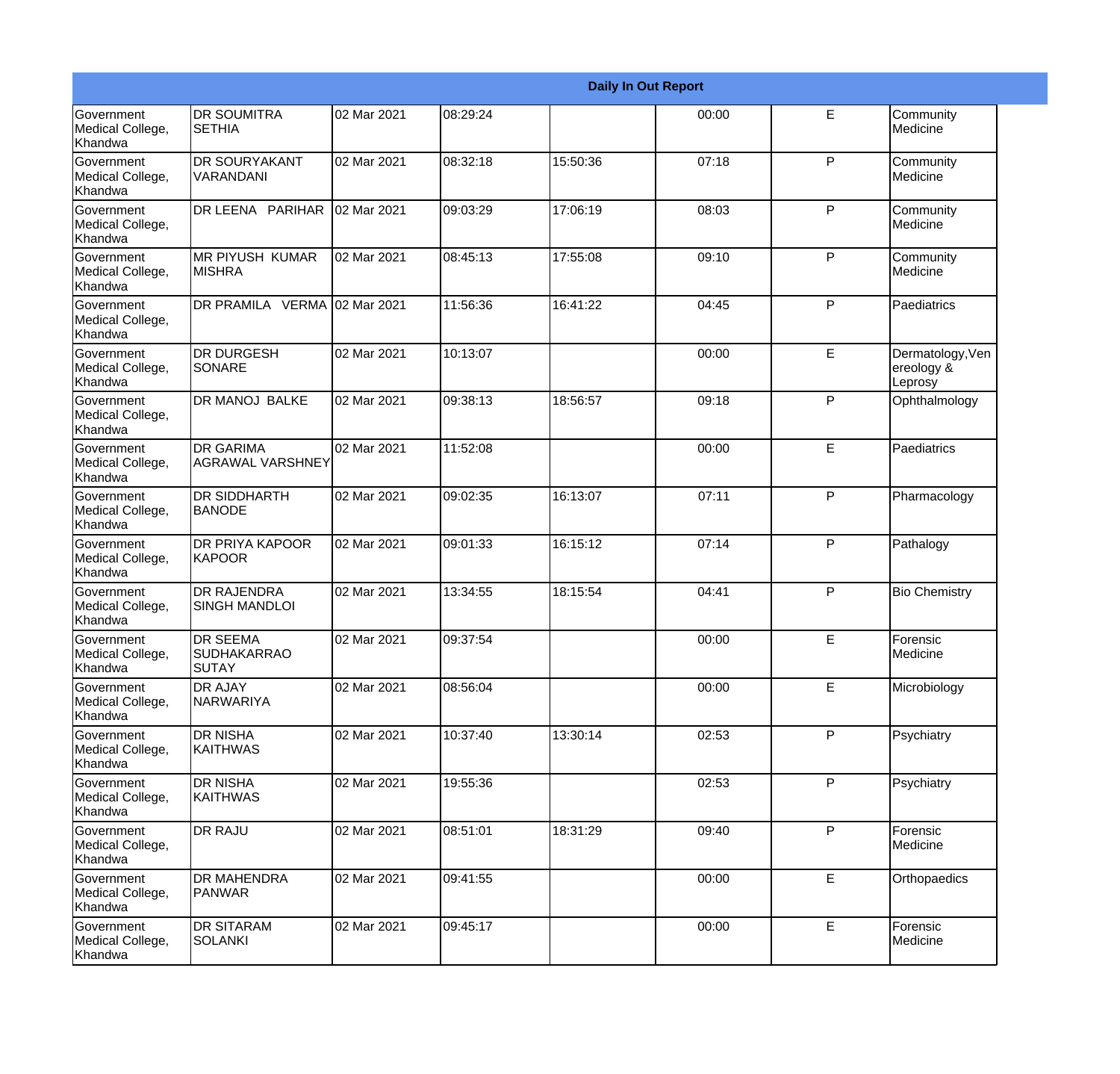| Assistant Professor Para Clinical |               |
|-----------------------------------|---------------|
| Demonstrator/Tutor Para Clinical  |               |
|                                   |               |
| Assistant Professor Para Clinical |               |
| Statistician                      | Para Clinical |
|                                   |               |
| Professor                         | Clinical      |
| Assistant Professor Clinical      |               |
|                                   |               |
| Assistant Professor Clinical      |               |
| Associate Professor Clinical      |               |
| Associate Professor Para Clinical |               |
|                                   |               |
| Demonstrator/Tutor Para Clinical  |               |
| Demonstrator/Tutor Non Clinical   |               |
|                                   |               |
| Professor                         | Para Clinical |
| Demonstrator/Tutor Para Clinical  |               |
| Assistant Professor Clinical      |               |
|                                   |               |
| Assistant Professor Clinical      |               |
| Demonstrator/Tutor Para Clinical  |               |
|                                   |               |
| Assistant Professor Clinical      |               |
| Demonstrator/Tutor Para Clinical  |               |
|                                   |               |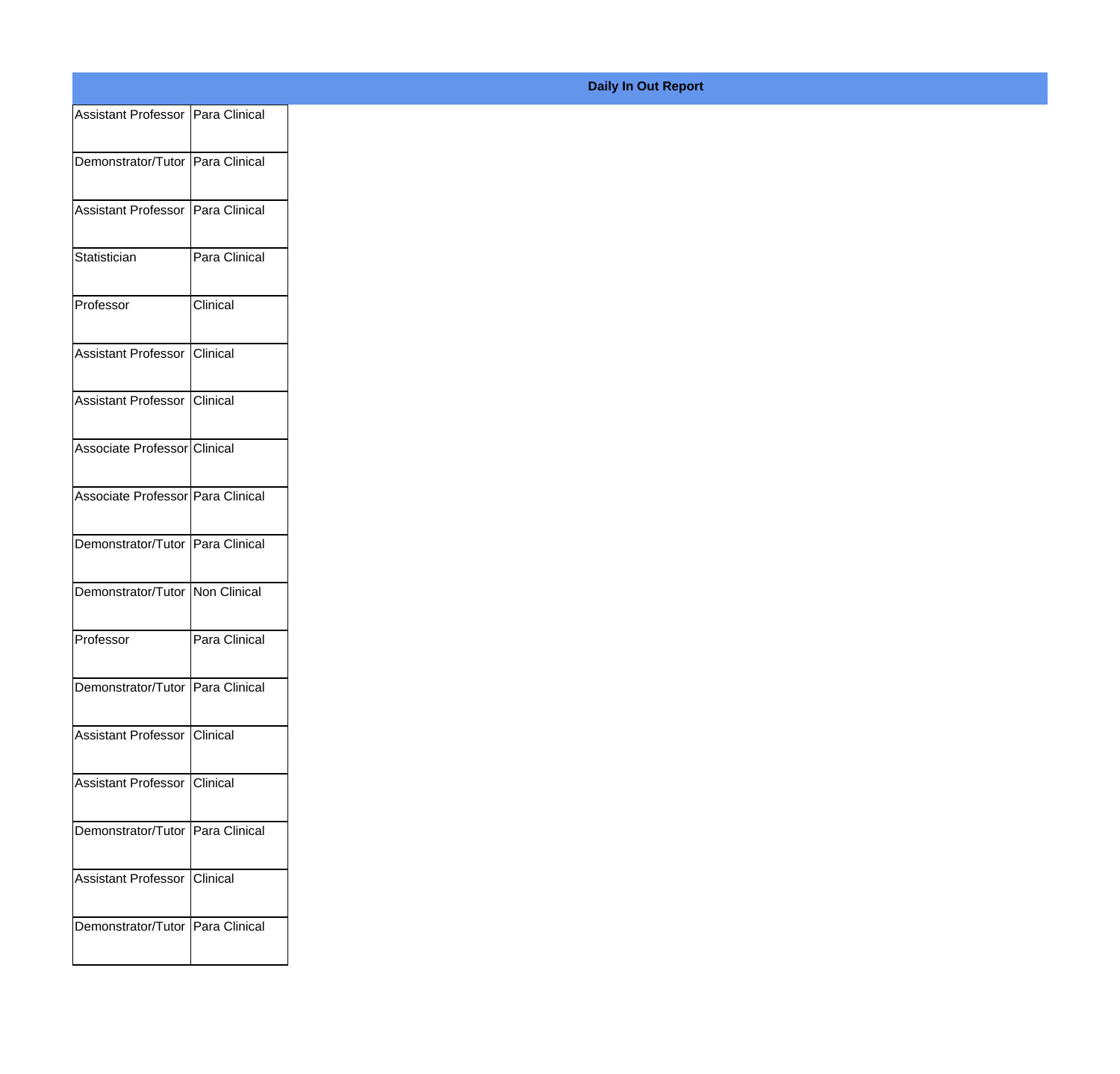|                                           | <b>Daily In Out Report</b>                            |             |          |          |       |             |                             |  |  |
|-------------------------------------------|-------------------------------------------------------|-------------|----------|----------|-------|-------------|-----------------------------|--|--|
| Government<br>Medical College,<br>Khandwa | <b>DR RANJEET</b><br><b>BADOLE</b>                    | 02 Mar 2021 | 10:13:21 | 18:53:32 | 08:40 | P           | <b>General Medicine</b>     |  |  |
| Government<br>Medical College,<br>Khandwa | <b>DR ASHOK</b><br><b>BHAUSAHEB NAJAN</b>             | 02 Mar 2021 | 09:44:42 |          | 00:00 | E           | Forensic<br>Medicine        |  |  |
| Government<br>Medical College,<br>Khandwa | <b>DR NITESHKUMAR</b><br>KISHORILAL<br><b>RATHORE</b> | 02 Mar 2021 | 09:14:22 |          | 00:00 | E           | Pharmacology                |  |  |
| Government<br>Medical College,<br>Khandwa | DR PRIYESH<br><b>MARSKOLE</b>                         | 02 Mar 2021 | 09:51:05 | 17:33:35 | 07:42 | P           | Community<br>Medicine       |  |  |
| Government<br>Medical College,<br>Khandwa | <b>DR SANGEETA</b><br><b>CHINCHOLE</b>                | 02 Mar 2021 | 10:35:19 |          | 00:00 | E           | Physiology                  |  |  |
| Government<br>Medical College,<br>Khandwa | DR VIJAY NAYAK                                        | 02 Mar 2021 | 09:10:20 | 18:37:19 | 09:27 | P           | Anatomy                     |  |  |
| Government<br>Medical College,<br>Khandwa | DR SUNIL BAJOLIYA                                     | 02 Mar 2021 | 09:31:15 |          | 00:00 | E           | OTO-Rhiono-<br>Laryngology  |  |  |
| Government<br>Medical College,<br>Khandwa | DR NISHA MANDLOI<br>PANWAR                            | 02 Mar 2021 | 10:01:06 | 10:01:13 | 00:00 | AB          | Obstetrics &<br>Gynaecology |  |  |
| Government<br>Medical College,<br>Khandwa | DR NANDINI DIXIT                                      | 02 Mar 2021 | 12:04:10 |          | 00:00 | E           | Paediatrics                 |  |  |
| Government<br>Medical College,<br>Khandwa | <b>DR SATISH</b><br><b>CHANDEL</b>                    | 02 Mar 2021 | 09:22:55 |          | 00:00 | E           | Pharmacology                |  |  |
| Government<br>Medical College,<br>Khandwa | <b>DR MUKTESHWARI</b><br><b>GUPTA</b>                 | 02 Mar 2021 | 09:01:04 | 18:19:43 | 09:18 | P           | Pharmacology                |  |  |
| Government<br>Medical College,<br>Khandwa | DR PURTI AGARWAL<br>SAINI                             | 02 Mar 2021 | 09:05:47 | 16:29:17 | 07:24 | P           | Pathalogy                   |  |  |
| Government<br>Medical College,<br>Khandwa | DR YASHPAL RAY                                        | 02 Mar 2021 | 12:51:07 |          | 00:00 | $\mathsf E$ | Anatomy                     |  |  |
| Government<br>Medical College,<br>Khandwa | <b>DR DEEPIKA</b><br>PANWAR                           | 02 Mar 2021 | 10:37:36 |          | 00:00 | E           | <b>Bio Chemistry</b>        |  |  |
| Government<br>Medical College,<br>Khandwa | <b>DR VISHAL</b><br><b>KUMAR</b><br><b>THAKRE</b>     | 02 Mar 2021 | 10:28:08 | 18:13:49 | 07:45 | P           | Physiology                  |  |  |
| Government<br>Medical College,<br>Khandwa | RENU WAGHMARE                                         | 02 Mar 2021 | 08:46:24 | 17:28:40 | 08:42 | P           | Community<br>Medicine       |  |  |